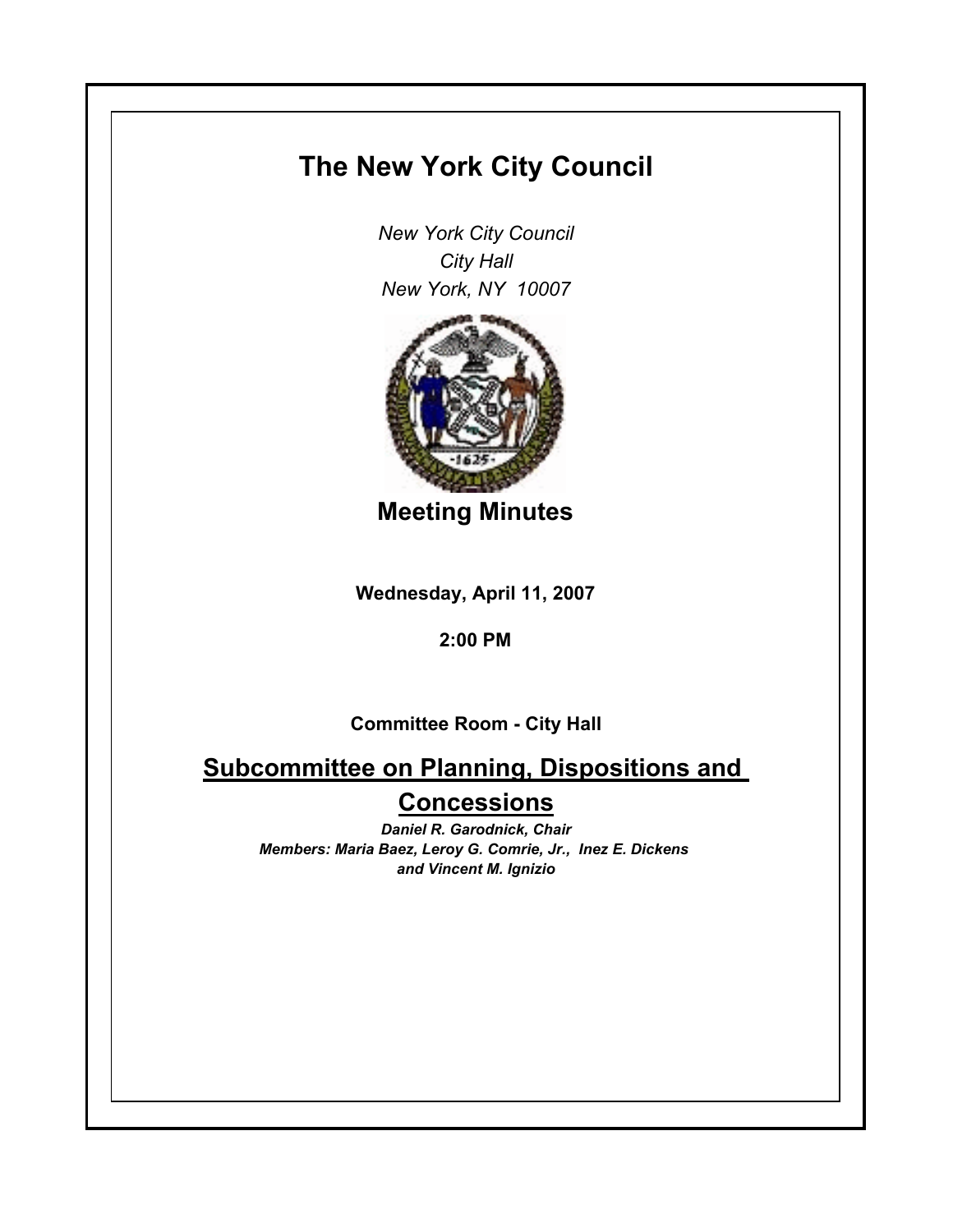| Roll Call                                                                                                                                                                                                                                                                                                                                                                                                                      |                                                                                                                                                                                                                                                                                                                                                                                                                                                        |                                                                                                                        |  |
|--------------------------------------------------------------------------------------------------------------------------------------------------------------------------------------------------------------------------------------------------------------------------------------------------------------------------------------------------------------------------------------------------------------------------------|--------------------------------------------------------------------------------------------------------------------------------------------------------------------------------------------------------------------------------------------------------------------------------------------------------------------------------------------------------------------------------------------------------------------------------------------------------|------------------------------------------------------------------------------------------------------------------------|--|
|                                                                                                                                                                                                                                                                                                                                                                                                                                | Present, Garodnick, Comrie Jr., Dickens and Ignizio                                                                                                                                                                                                                                                                                                                                                                                                    |                                                                                                                        |  |
|                                                                                                                                                                                                                                                                                                                                                                                                                                | Absent, Baez                                                                                                                                                                                                                                                                                                                                                                                                                                           |                                                                                                                        |  |
|                                                                                                                                                                                                                                                                                                                                                                                                                                |                                                                                                                                                                                                                                                                                                                                                                                                                                                        | Other Council Members Attending: Palma, Koppell, Recchia, Dilan, Seabrook, Felder,<br>Mealy, Avella, Arroyo and Rivera |  |
| LU 0373-2007                                                                                                                                                                                                                                                                                                                                                                                                                   | Uniform land use review procedure application no. C 070209 HAK,<br>an Urban Development Action Area Designation and Project,<br>located at 16, 18, 20, 22, 24 and 26 Moffat Street, and the disposition<br>of such property, Borough of Brooklyn, Council District no. 37.<br>This matter is subject to Council Review and action pursuant to<br>§197-c and §197-d of the New York City Charter and Article 16 of the<br><b>General Municipal Law.</b> |                                                                                                                        |  |
|                                                                                                                                                                                                                                                                                                                                                                                                                                | <b>Attachments:</b>                                                                                                                                                                                                                                                                                                                                                                                                                                    | Hearing Transcript - Planning 4/11/07, Hearing Transcript - Land Use<br>4/11/07                                        |  |
|                                                                                                                                                                                                                                                                                                                                                                                                                                |                                                                                                                                                                                                                                                                                                                                                                                                                                                        | This Land Use Application was Hearing Held by Committee                                                                |  |
|                                                                                                                                                                                                                                                                                                                                                                                                                                | Attachments:                                                                                                                                                                                                                                                                                                                                                                                                                                           | Hearing Transcript - Planning 4/11/07, Hearing Transcript - Land Use<br>4/11/07                                        |  |
| A motion was made that this Land Use Application be Approved by Subcommittee<br>approved by Roll Call.                                                                                                                                                                                                                                                                                                                         |                                                                                                                                                                                                                                                                                                                                                                                                                                                        |                                                                                                                        |  |
|                                                                                                                                                                                                                                                                                                                                                                                                                                | Affirmative, $4 -$                                                                                                                                                                                                                                                                                                                                                                                                                                     | Garodnick, Comrie Jr., Dickens and Ignizio                                                                             |  |
|                                                                                                                                                                                                                                                                                                                                                                                                                                | Absent,<br>$1 -$                                                                                                                                                                                                                                                                                                                                                                                                                                       | Baez                                                                                                                   |  |
| LU 0384-2007<br>Uniform land use review procedure, application no. C 070138 HUK<br>pursuant to §197-c and §197-d of the Charter of the City of New<br>York and §505 of the General Municipal Law concerning the<br>approval of an amendment to the Coney Island I Urban Renewal<br>Plan, Borough of Brooklyn, Council District no. 47.<br>Attachments:<br>Hearing Transcript - Planning 4/11/07, Hearing Transcript - Planning |                                                                                                                                                                                                                                                                                                                                                                                                                                                        |                                                                                                                        |  |
|                                                                                                                                                                                                                                                                                                                                                                                                                                |                                                                                                                                                                                                                                                                                                                                                                                                                                                        | 4/17/07, Hearing Transcript - Land Use 4/19/07                                                                         |  |
|                                                                                                                                                                                                                                                                                                                                                                                                                                |                                                                                                                                                                                                                                                                                                                                                                                                                                                        | This Land Use Application was Hearing Held by Committee                                                                |  |
|                                                                                                                                                                                                                                                                                                                                                                                                                                | Attachments:                                                                                                                                                                                                                                                                                                                                                                                                                                           | Hearing Transcript - Planning 4/11/07, Hearing Transcript - Planning<br>4/17/07, Hearing Transcript - Land Use 4/19/07 |  |
|                                                                                                                                                                                                                                                                                                                                                                                                                                |                                                                                                                                                                                                                                                                                                                                                                                                                                                        | This Land Use Application was Laid Over by Subcommittee                                                                |  |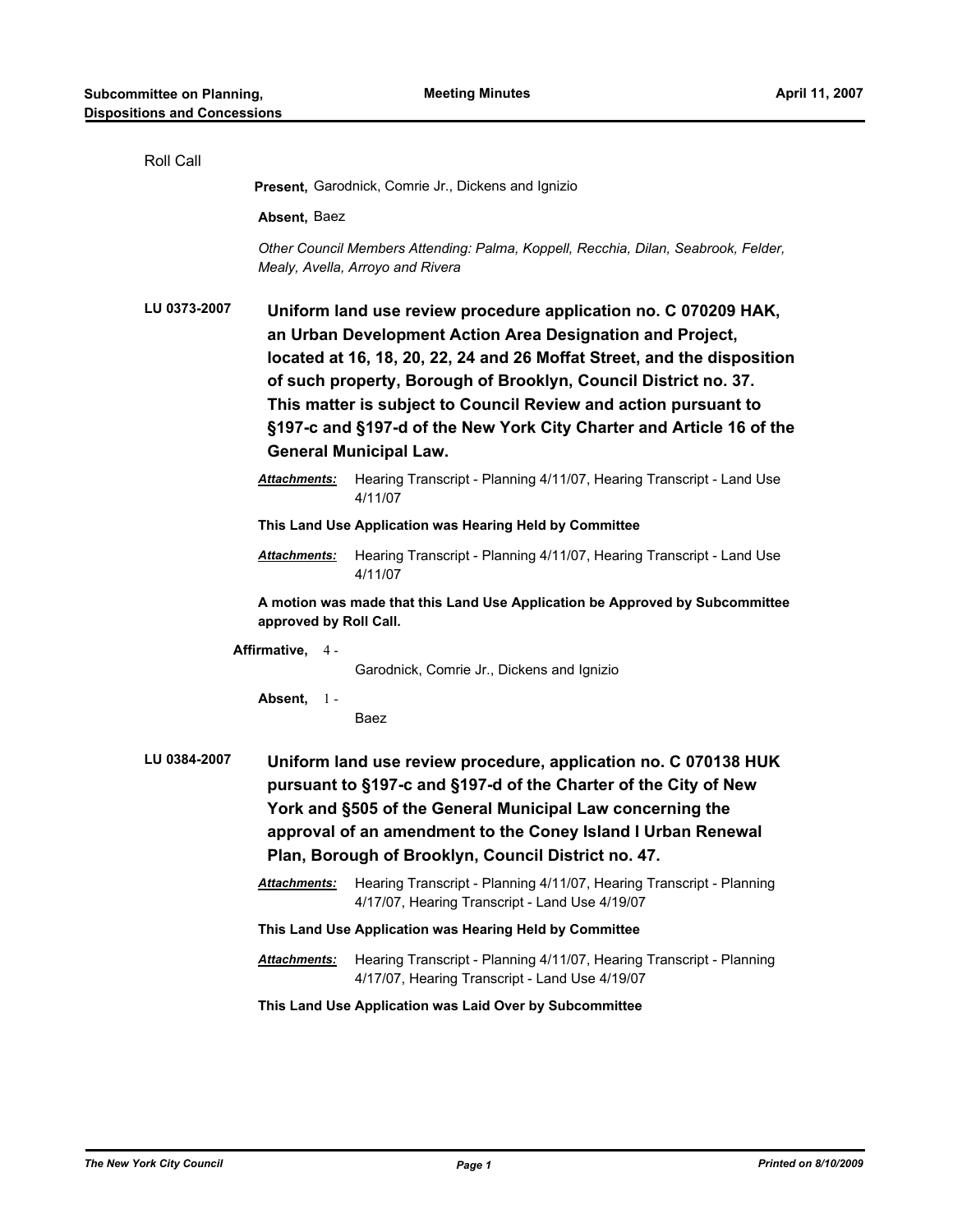| LU 0385-2007 | Uniform land use review procedure application no. C 070139 HAK,<br>an Urban Development Action Area Designation, Project, and the<br>disposition of such property located at 2953 West 31st Street,<br>Borough of Brooklyn, Council District no. 47. This matter is subject<br>to Council Review and action pursuant to §197-c and §197-d of the<br>New York City Charter and Article 16 of the General Municipal Law.                                                 |                                                                                                                        |  |
|--------------|------------------------------------------------------------------------------------------------------------------------------------------------------------------------------------------------------------------------------------------------------------------------------------------------------------------------------------------------------------------------------------------------------------------------------------------------------------------------|------------------------------------------------------------------------------------------------------------------------|--|
|              | <b>Attachments:</b>                                                                                                                                                                                                                                                                                                                                                                                                                                                    | Hearing Transcript - Planning 4/11/07, Hearing Transcript - Planning<br>4/17/07, Hearing Transcript - Land Use 4/19/07 |  |
|              |                                                                                                                                                                                                                                                                                                                                                                                                                                                                        | This Land Use Application was Hearing Held by Committee                                                                |  |
|              | <b>Attachments:</b>                                                                                                                                                                                                                                                                                                                                                                                                                                                    | Hearing Transcript - Planning 4/11/07, Hearing Transcript - Planning<br>4/17/07, Hearing Transcript - Land Use 4/19/07 |  |
|              |                                                                                                                                                                                                                                                                                                                                                                                                                                                                        | This Land Use Application was Laid Over by Subcommittee                                                                |  |
| LU 0394-2007 | Uniform land use review procedure application no. C 070273 HAK,<br>an Urban Development Action Area Designation and Project,<br>located on p/o Site 22 within the Marcus Garvey Urban Renewal<br>Area, and the disposition of such property, Borough of Brooklyn,<br>Council District no. 42. This matter is subject to Council Review<br>and action pursuant to §197-c and §197-d of the New York City<br><b>Charter and Article 16 of the General Municipal Law.</b> |                                                                                                                        |  |
|              | <b>Attachments:</b>                                                                                                                                                                                                                                                                                                                                                                                                                                                    | Hearing Transcript - Planning 4/11/07, Hearing Transcript - Land Use<br>4/11/07                                        |  |
|              |                                                                                                                                                                                                                                                                                                                                                                                                                                                                        | This Land Use Application was Hearing Held by Committee                                                                |  |
|              | Attachments:                                                                                                                                                                                                                                                                                                                                                                                                                                                           | Hearing Transcript - Planning 4/11/07, Hearing Transcript - Land Use<br>4/11/07                                        |  |
|              | approved by Roll Call.                                                                                                                                                                                                                                                                                                                                                                                                                                                 | A motion was made that this Land Use Application be Approved by Subcommittee                                           |  |
|              | Affirmative, 4-                                                                                                                                                                                                                                                                                                                                                                                                                                                        | Garodnick, Comrie Jr., Dickens and Ignizio                                                                             |  |
|              | Absent,<br>$1 -$                                                                                                                                                                                                                                                                                                                                                                                                                                                       |                                                                                                                        |  |

Baez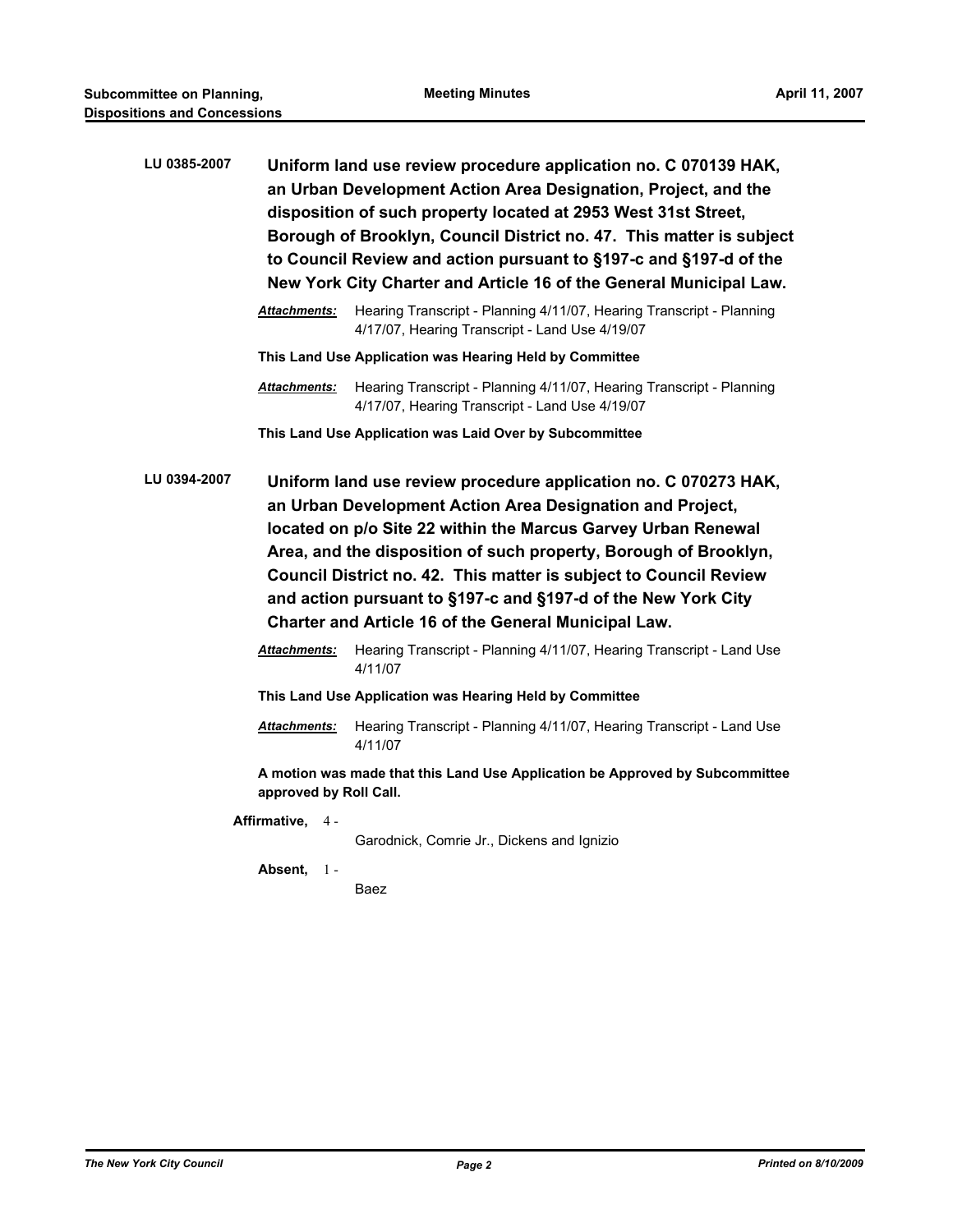| LU 0399-2007                                                                                                                                                                                                                                                                                                                                                                                                                                                                                                               | Uniform land use review procedure application no. C 010283 MMX,<br>pursuant to §197-c and §197-d of the New York City Charter<br>concerning an amendment to the City Map, Borough of the Bronx,<br>Council District no. 11 in accordance with Map No. 13098. This<br>application is subject to review and action by the Land Use<br>Committee only if appealed to the Council pursuant to §197-d (b)(2)<br>of the Charter or called up by vote of the Council pursuant to<br>§197-d (b)(3) of the Charter. |                                                                                 |  |
|----------------------------------------------------------------------------------------------------------------------------------------------------------------------------------------------------------------------------------------------------------------------------------------------------------------------------------------------------------------------------------------------------------------------------------------------------------------------------------------------------------------------------|------------------------------------------------------------------------------------------------------------------------------------------------------------------------------------------------------------------------------------------------------------------------------------------------------------------------------------------------------------------------------------------------------------------------------------------------------------------------------------------------------------|---------------------------------------------------------------------------------|--|
|                                                                                                                                                                                                                                                                                                                                                                                                                                                                                                                            | <b>Attachments:</b>                                                                                                                                                                                                                                                                                                                                                                                                                                                                                        | Hearing Transcript - Planning 4/11/07, Hearing Transcript - Land Use<br>4/11/07 |  |
|                                                                                                                                                                                                                                                                                                                                                                                                                                                                                                                            |                                                                                                                                                                                                                                                                                                                                                                                                                                                                                                            | This Land Use Application was Hearing Held by Committee                         |  |
|                                                                                                                                                                                                                                                                                                                                                                                                                                                                                                                            | <b>Attachments:</b>                                                                                                                                                                                                                                                                                                                                                                                                                                                                                        | Hearing Transcript - Planning 4/11/07, Hearing Transcript - Land Use<br>4/11/07 |  |
| A motion was made that this Land Use Application be Approved by Subcommittee<br>approved by Roll Call.                                                                                                                                                                                                                                                                                                                                                                                                                     |                                                                                                                                                                                                                                                                                                                                                                                                                                                                                                            |                                                                                 |  |
|                                                                                                                                                                                                                                                                                                                                                                                                                                                                                                                            | Affirmative, 4 -                                                                                                                                                                                                                                                                                                                                                                                                                                                                                           |                                                                                 |  |
|                                                                                                                                                                                                                                                                                                                                                                                                                                                                                                                            |                                                                                                                                                                                                                                                                                                                                                                                                                                                                                                            | Garodnick, Comrie Jr., Dickens and Ignizio                                      |  |
|                                                                                                                                                                                                                                                                                                                                                                                                                                                                                                                            | Absent,<br>$1 -$                                                                                                                                                                                                                                                                                                                                                                                                                                                                                           | Baez                                                                            |  |
| LU 0400-2007<br>Uniform land use review procedure application no. C 010284 MMX,<br>pursuant to §197-c and §197-d of the New York City Charter<br>concerning an amendment to the City Map, Borough of the Bronx,<br>Council District no. 11 in accordance with Map No. 13097. This<br>application is subject to review and action by the Land Use<br>Committee only if appealed to the Council pursuant to §197-d (b)(2)<br>of the Charter or called up by vote of the Council pursuant to<br>§197-d (b)(3) of the Charter. |                                                                                                                                                                                                                                                                                                                                                                                                                                                                                                            |                                                                                 |  |
|                                                                                                                                                                                                                                                                                                                                                                                                                                                                                                                            | Attachments:                                                                                                                                                                                                                                                                                                                                                                                                                                                                                               | Hearing Transcript - Planning 4/11/07, Hearing Transcript - Land Use<br>4/11/07 |  |
|                                                                                                                                                                                                                                                                                                                                                                                                                                                                                                                            | This Land Use Application was Hearing Held by Committee                                                                                                                                                                                                                                                                                                                                                                                                                                                    |                                                                                 |  |
|                                                                                                                                                                                                                                                                                                                                                                                                                                                                                                                            | <b>Attachments:</b>                                                                                                                                                                                                                                                                                                                                                                                                                                                                                        | Hearing Transcript - Planning 4/11/07, Hearing Transcript - Land Use<br>4/11/07 |  |
| A motion was made that this Land Use Application be Approved by Subcommittee<br>approved by Roll Call.                                                                                                                                                                                                                                                                                                                                                                                                                     |                                                                                                                                                                                                                                                                                                                                                                                                                                                                                                            |                                                                                 |  |
|                                                                                                                                                                                                                                                                                                                                                                                                                                                                                                                            | Affirmative, 4 -                                                                                                                                                                                                                                                                                                                                                                                                                                                                                           | Garodnick, Comrie Jr., Dickens and Ignizio                                      |  |
|                                                                                                                                                                                                                                                                                                                                                                                                                                                                                                                            | Absent, $1 -$                                                                                                                                                                                                                                                                                                                                                                                                                                                                                              | Baez                                                                            |  |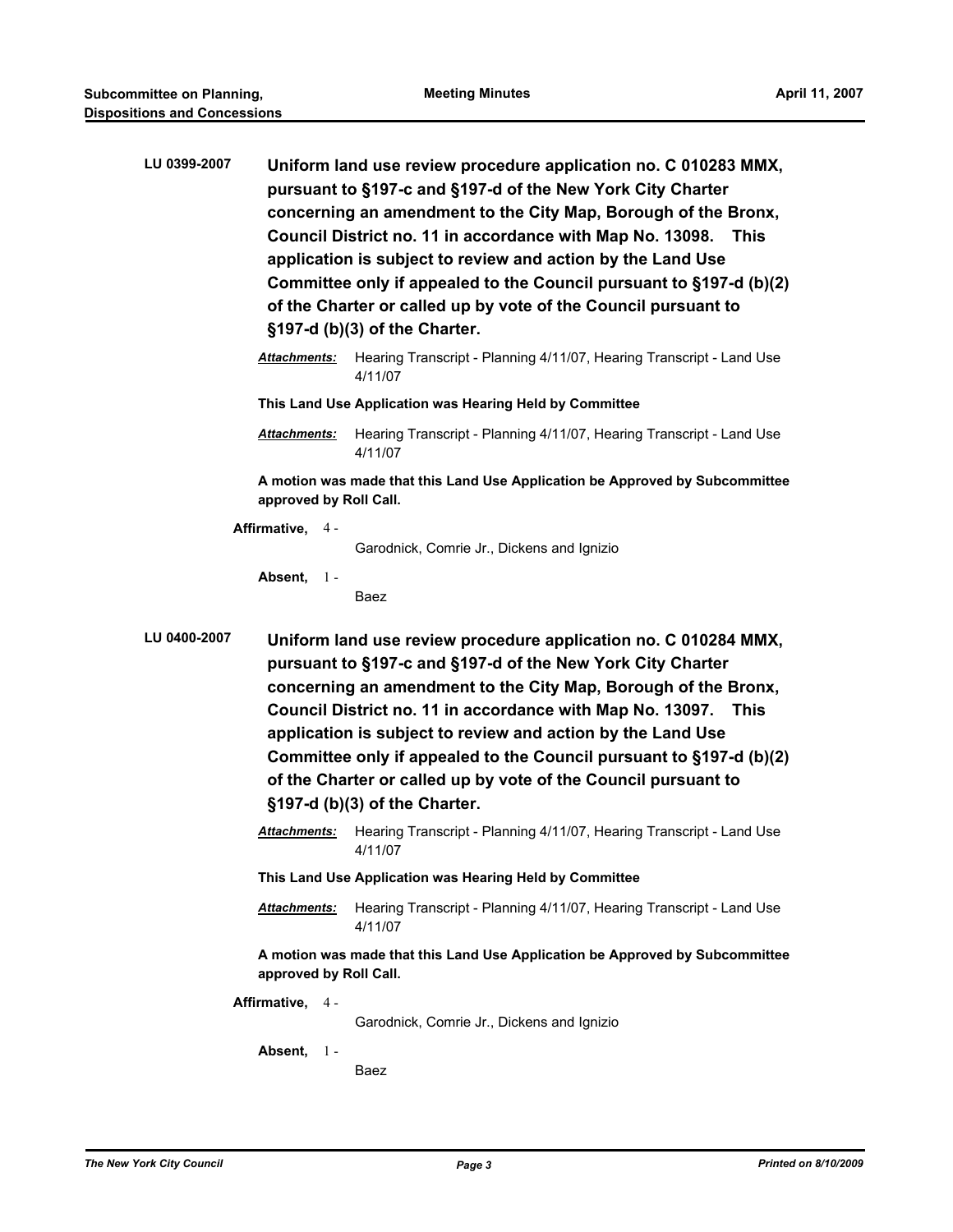| LU 0413-2007 | Uniform land use review procedure application no. C 070132 PPM,<br>pursuant to §197-c and §197-d of the Charter of the City of New<br>York concerning a special permit under the Zoning Resolution in<br>the Borough of Manhattan, Council District no. 1 for the disposition<br>of one City-Owned property locate at 269 Henry Street. This<br>application is subject to review and action by the Land Use<br>Committee only if appealed to the Council pursuant to §197-d (b)(2)<br>of the Charter or called up by vote of the Council pursuant to<br>§197-d (b)(3) of the Charter.                |                                                                                                                                                                                                                                                                                                                                   |  |
|--------------|------------------------------------------------------------------------------------------------------------------------------------------------------------------------------------------------------------------------------------------------------------------------------------------------------------------------------------------------------------------------------------------------------------------------------------------------------------------------------------------------------------------------------------------------------------------------------------------------------|-----------------------------------------------------------------------------------------------------------------------------------------------------------------------------------------------------------------------------------------------------------------------------------------------------------------------------------|--|
|              | <b>Attachments:</b>                                                                                                                                                                                                                                                                                                                                                                                                                                                                                                                                                                                  | Hearing Transcript - Planning 4/11/07, Hearing Transcript - Land Use<br>4/11/07                                                                                                                                                                                                                                                   |  |
|              | This Land Use Application was Hearing Held by Committee                                                                                                                                                                                                                                                                                                                                                                                                                                                                                                                                              |                                                                                                                                                                                                                                                                                                                                   |  |
|              | <b>Attachments:</b>                                                                                                                                                                                                                                                                                                                                                                                                                                                                                                                                                                                  | Hearing Transcript - Planning 4/11/07, Hearing Transcript - Land Use<br>4/11/07                                                                                                                                                                                                                                                   |  |
|              | A motion was made that this Land Use Application be Approved by Subcommittee<br>approved by Roll Call.                                                                                                                                                                                                                                                                                                                                                                                                                                                                                               |                                                                                                                                                                                                                                                                                                                                   |  |
|              | Affirmative, 4-                                                                                                                                                                                                                                                                                                                                                                                                                                                                                                                                                                                      | Garodnick, Comrie Jr., Dickens and Ignizio                                                                                                                                                                                                                                                                                        |  |
|              | Absent, $1 -$                                                                                                                                                                                                                                                                                                                                                                                                                                                                                                                                                                                        | Baez                                                                                                                                                                                                                                                                                                                              |  |
| LU 0338-2006 | Application no. 20075146 HAK, an Urban Development Action Area<br>Project, located at 36 Pilling Street, 82 Desales Place, 130 Cooper<br>Street, 220 and 231 Covert Street, 994 Decatur Street and 556<br>Central Avenue, Council District no. 37, Borough of Brooklyn. This<br>matter is subject to Council review and action pursuant to Article 16<br>of the New York General Municipal Law, at the request of the New<br>York City Department of Housing Preservation and Development,<br>and pursuant to Section 696 of the General Municipal Law for an<br>exemption from real property taxes. |                                                                                                                                                                                                                                                                                                                                   |  |
|              | Attachments:                                                                                                                                                                                                                                                                                                                                                                                                                                                                                                                                                                                         | Hearing Transcript - Planning 12/4/06, Hearing Transcript - Planning<br>12/14/06, Hearing Transcript - Planning 1/8/07, Hearing Transcript -<br>Planning 2/13/07, Hearing Transcript - Planning 3/7/07, Hearing Transcript -<br>Planning 3/20/07, Hearing Transcript - Planning 4/11/07, Hearing Transcript<br>- Land Use 4/11/07 |  |
|              | This Land Use Application was Hearing Held by Committee                                                                                                                                                                                                                                                                                                                                                                                                                                                                                                                                              |                                                                                                                                                                                                                                                                                                                                   |  |
|              |                                                                                                                                                                                                                                                                                                                                                                                                                                                                                                                                                                                                      | Attachments: Hearing Transcript - Planning 12/4/06 Hearing Transcript - Planning                                                                                                                                                                                                                                                  |  |

*Attachments:* Hearing Transcript - Planning 12/4/06, Hearing Transcript - Planning 12/14/06, Hearing Transcript - Planning 1/8/07, Hearing Transcript - Planning 2/13/07, Hearing Transcript - Planning 3/7/07, Hearing Transcript - Planning 3/20/07, Hearing Transcript - Planning 4/11/07, Hearing Transcript - Land Use 4/11/07

**A motion was made that this Land Use Application be Approved by Subcommittee approved by Roll Call.**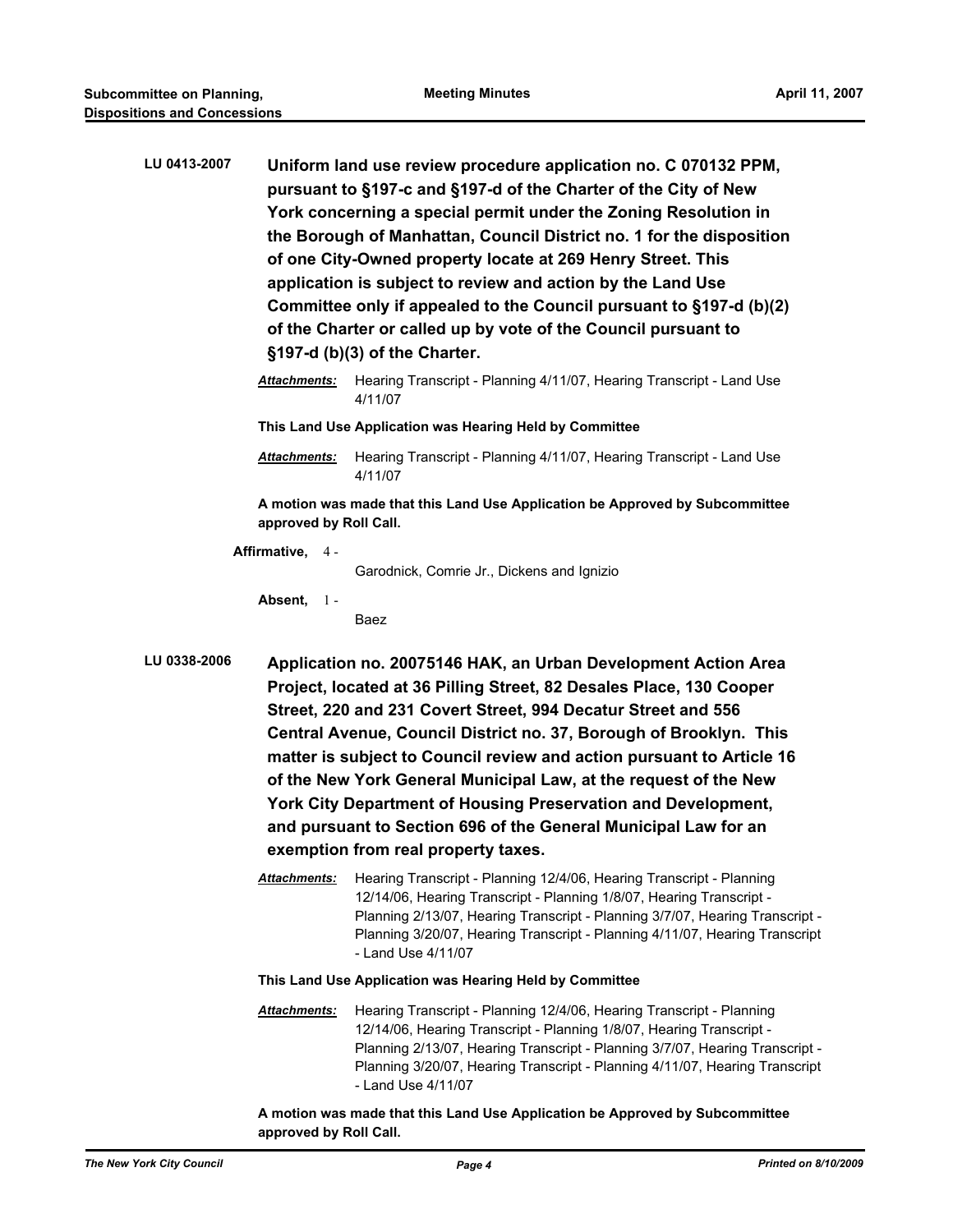|                     | Affirmative, 4 -       |                                                         |                                                                                                                                                                                                                                                                                                                                                                                                                                                                                                                                                                                                      |  |
|---------------------|------------------------|---------------------------------------------------------|------------------------------------------------------------------------------------------------------------------------------------------------------------------------------------------------------------------------------------------------------------------------------------------------------------------------------------------------------------------------------------------------------------------------------------------------------------------------------------------------------------------------------------------------------------------------------------------------------|--|
|                     |                        |                                                         | Garodnick, Comrie Jr., Dickens and Ignizio                                                                                                                                                                                                                                                                                                                                                                                                                                                                                                                                                           |  |
|                     | Absent, $1 -$          |                                                         | Baez                                                                                                                                                                                                                                                                                                                                                                                                                                                                                                                                                                                                 |  |
| LU 0352-2006        |                        |                                                         | Application no. 20075158 HAX, an Urban Development Action Area<br>Project located at 868 East 163rd Street, Council District no. 17,<br>Borough of the Bronx. This matter is subject to Council review and<br>action pursuant to Article 16 of the New York General Municipal<br>Law, at the request of the New York City Department of Housing<br>Preservation and Development, and pursuant to Section 696 of the<br>General Municipal Law for an exemption from real property taxes.                                                                                                              |  |
|                     | Attachments:           |                                                         | Hearing Transcript - Planning 12/14/06, Hearing Transcript - Planning<br>1/8/07, Hearing Transcript - Planning 2/13/07, Hearing Transcript - Planning<br>3/7/07, Hearing Transcript - Planning 3/20/07, Hearing Transcript - Planning<br>4/11/07, Hearing Transcript - Land Use 4/11/07                                                                                                                                                                                                                                                                                                              |  |
|                     |                        | This Land Use Application was Hearing Held by Committee |                                                                                                                                                                                                                                                                                                                                                                                                                                                                                                                                                                                                      |  |
|                     | <b>Attachments:</b>    |                                                         | Hearing Transcript - Planning 12/14/06, Hearing Transcript - Planning<br>1/8/07, Hearing Transcript - Planning 2/13/07, Hearing Transcript - Planning<br>3/7/07, Hearing Transcript - Planning 3/20/07, Hearing Transcript - Planning<br>4/11/07, Hearing Transcript - Land Use 4/11/07                                                                                                                                                                                                                                                                                                              |  |
|                     | approved by Roll Call. |                                                         | A motion was made that this Land Use Application be Approved by Subcommittee                                                                                                                                                                                                                                                                                                                                                                                                                                                                                                                         |  |
|                     | Affirmative, 4 -       |                                                         | Garodnick, Comrie Jr., Dickens and Ignizio                                                                                                                                                                                                                                                                                                                                                                                                                                                                                                                                                           |  |
|                     | Absent, $1 -$          |                                                         | Baez                                                                                                                                                                                                                                                                                                                                                                                                                                                                                                                                                                                                 |  |
| <b>LU 0358-2006</b> | Attachments:           |                                                         | Application no. 20075164 HAQ, an Urban Development Action Area<br>Project known as South Road/Sutphin Boulevard, located in<br>Community Board 12, Council District no. 28, Borough of Queens.<br>This matter is subject to Council review and action pursuant to<br>Article 16 of the New York General Municipal Law, at the request of<br>the New York City Department of Housing Preservation and<br>Development, and pursuant to Section 696 of the General Municipal<br>Law for an exemption from real property taxes.<br>Hearing Transcript - Planning 12/14/06, Hearing Transcript - Planning |  |
|                     |                        |                                                         | 1/8/07, Hearing Transcript - Planning 2/13/07, Hearing Transcript - Planning<br>3/7/07, Hearing Transcript - Planning 3/20/07, Hearing Transcript - Planning<br>4/11/07, Hearing Transcript - Land Use 4/11/07                                                                                                                                                                                                                                                                                                                                                                                       |  |

**This Land Use Application was Hearing Held by Committee**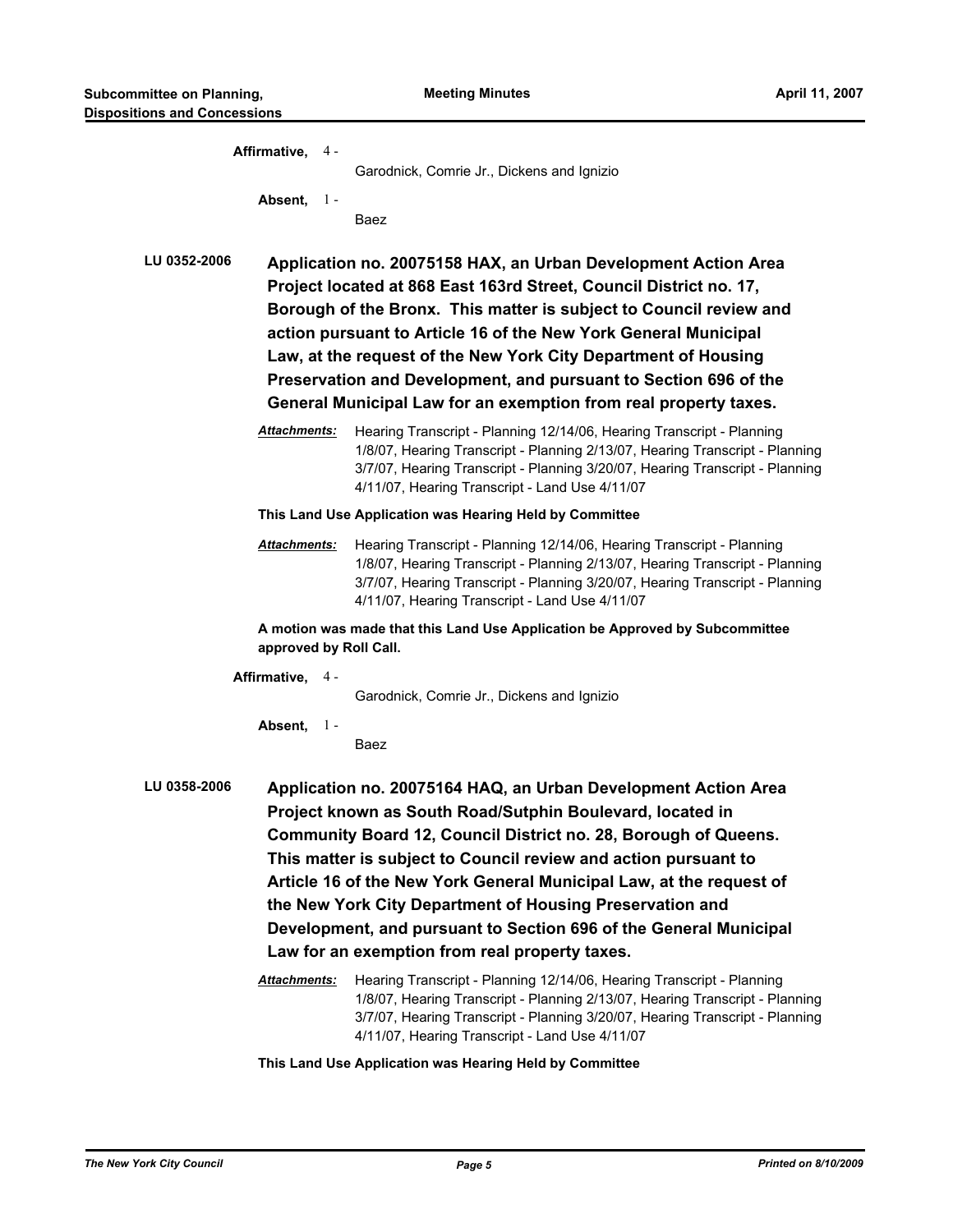| <u>Attachments:</u>                                                                                    | Hearing Transcript - Planning 12/14/06, Hearing Transcript - Planning<br>1/8/07, Hearing Transcript - Planning 2/13/07, Hearing Transcript - Planning<br>3/7/07, Hearing Transcript - Planning 3/20/07, Hearing Transcript - Planning<br>4/11/07, Hearing Transcript - Land Use 4/11/07                                                                                                                                                                                                                                                                                                                                                                                                                                                                                                                        |  |
|--------------------------------------------------------------------------------------------------------|----------------------------------------------------------------------------------------------------------------------------------------------------------------------------------------------------------------------------------------------------------------------------------------------------------------------------------------------------------------------------------------------------------------------------------------------------------------------------------------------------------------------------------------------------------------------------------------------------------------------------------------------------------------------------------------------------------------------------------------------------------------------------------------------------------------|--|
| approved by Roll Call.                                                                                 | A motion was made that this Land Use Application be Approved by Subcommittee                                                                                                                                                                                                                                                                                                                                                                                                                                                                                                                                                                                                                                                                                                                                   |  |
| Affirmative, 4 -                                                                                       | Garodnick, Comrie Jr., Dickens and Ignizio                                                                                                                                                                                                                                                                                                                                                                                                                                                                                                                                                                                                                                                                                                                                                                     |  |
| Absent, $1 -$                                                                                          | Baez                                                                                                                                                                                                                                                                                                                                                                                                                                                                                                                                                                                                                                                                                                                                                                                                           |  |
| LU 0359-2006<br><b>Attachments:</b>                                                                    | Application no. 20075165 HAQ, an Urban Development Action Area<br>Project known as Guy Brewer North (B), located in Community<br>Board 12, Council District no. 28, Borough of Queens. This matter<br>is subject to Council review and action pursuant to Article 16 of the<br>New York General Municipal Law, at the request of the New York<br>City Department of Housing Preservation and Development, and<br>pursuant to Section 696 of the General Municipal Law for an<br>exemption from real property taxes.<br>Hearing Transcript - Planning 12/14/06, Hearing Transcript - Planning<br>1/8/07, Hearing Transcript - Planning 2/13/07, Hearing Transcript - Planning<br>3/7/07, Hearing Transcript - Planning 3/20/07, Hearing Transcript - Planning<br>4/11/07, Hearing Transcript - Land Use 4/11/07 |  |
|                                                                                                        | This Land Use Application was Hearing Held by Committee                                                                                                                                                                                                                                                                                                                                                                                                                                                                                                                                                                                                                                                                                                                                                        |  |
| <b>Attachments:</b>                                                                                    | Hearing Transcript - Planning 12/14/06, Hearing Transcript - Planning<br>1/8/07, Hearing Transcript - Planning 2/13/07, Hearing Transcript - Planning<br>3/7/07, Hearing Transcript - Planning 3/20/07, Hearing Transcript - Planning<br>4/11/07, Hearing Transcript - Land Use 4/11/07                                                                                                                                                                                                                                                                                                                                                                                                                                                                                                                        |  |
| A motion was made that this Land Use Application be Approved by Subcommittee<br>approved by Roll Call. |                                                                                                                                                                                                                                                                                                                                                                                                                                                                                                                                                                                                                                                                                                                                                                                                                |  |
| Affirmative, 4-                                                                                        | Garodnick, Comrie Jr., Dickens and Ignizio                                                                                                                                                                                                                                                                                                                                                                                                                                                                                                                                                                                                                                                                                                                                                                     |  |
| Absent,<br>$1 -$                                                                                       | Baez                                                                                                                                                                                                                                                                                                                                                                                                                                                                                                                                                                                                                                                                                                                                                                                                           |  |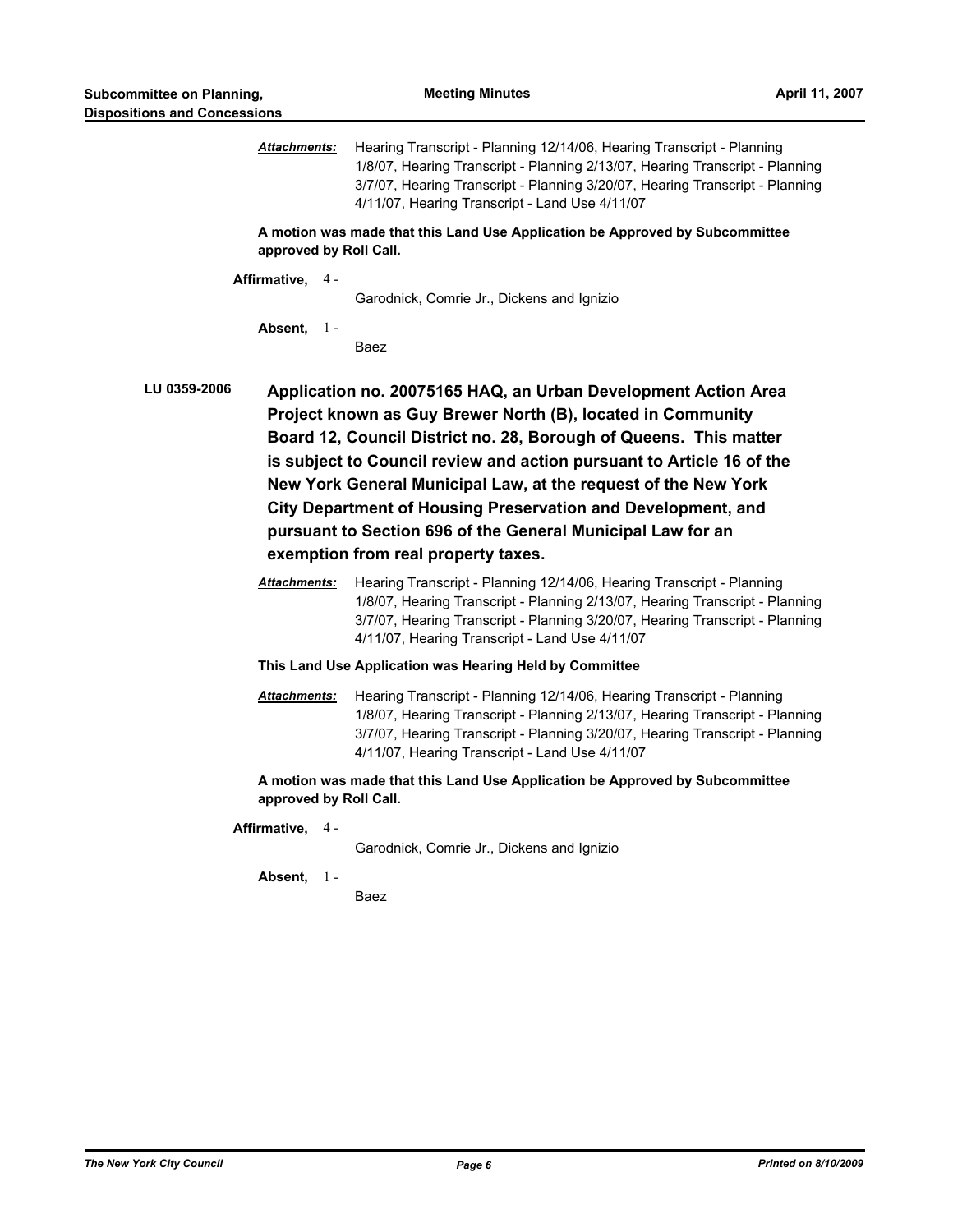| LU 0378-2007 | Application no. 20075216 HAM, an Urban Development Action Area<br>Project located at 14 East 125th Street, Council District no. 9,<br>Borough of Manhattan. This matter is subject to Council review<br>and action pursuant to Article 16 of the New York General Municipal<br>Law, at the request of the New York City Department of Housing                                                   |                                                                                                                                                                                                        |  |  |
|--------------|-------------------------------------------------------------------------------------------------------------------------------------------------------------------------------------------------------------------------------------------------------------------------------------------------------------------------------------------------------------------------------------------------|--------------------------------------------------------------------------------------------------------------------------------------------------------------------------------------------------------|--|--|
|              |                                                                                                                                                                                                                                                                                                                                                                                                 | <b>Preservation and Development.</b>                                                                                                                                                                   |  |  |
|              | <b>Attachments:</b>                                                                                                                                                                                                                                                                                                                                                                             | Hearing Transcript - Planning 2/13/07, Hearing Transcript - Planning 3/7/07,<br>Hearing Transcript - Planning 3/20/07, Hearing Transcript - Planning<br>4/11/07, Hearing Transcript - Land Use 4/11/07 |  |  |
|              |                                                                                                                                                                                                                                                                                                                                                                                                 | This Land Use Application was Hearing Held by Committee                                                                                                                                                |  |  |
|              | <b>Attachments:</b>                                                                                                                                                                                                                                                                                                                                                                             | Hearing Transcript - Planning 2/13/07, Hearing Transcript - Planning 3/7/07,<br>Hearing Transcript - Planning 3/20/07, Hearing Transcript - Planning<br>4/11/07, Hearing Transcript - Land Use 4/11/07 |  |  |
|              | approved by Roll Call.                                                                                                                                                                                                                                                                                                                                                                          | A motion was made that this Land Use Application be Approved by Subcommittee                                                                                                                           |  |  |
|              | Affirmative, 4 -                                                                                                                                                                                                                                                                                                                                                                                | Garodnick, Comrie Jr., Dickens and Ignizio                                                                                                                                                             |  |  |
|              | Absent,<br>$1 -$                                                                                                                                                                                                                                                                                                                                                                                | Baez                                                                                                                                                                                                   |  |  |
| LU 0395-2007 | Application no. 20075263 HAK, an Urban Development Action Area<br>Project located at 519, 515, 513 and 509 Glenmore Avenue, Council<br>District no. 37, Borough of Brooklyn. This matter is subject to<br>Council review and action pursuant to Article 16 of the New York<br>General Municipal Law, at the request of the New York City<br>Department of Housing Preservation and Development. |                                                                                                                                                                                                        |  |  |
|              | <b>Attachments:</b>                                                                                                                                                                                                                                                                                                                                                                             | Hearing Transcript - Planning 3/20/07, Hearing Transcript - Planning<br>4/11/07, Hearing Transcript - Planning 4/17/07, Hearing Transcript -<br>Planning 5/1/07, Hearing Transcript - Land Use 5/3/07  |  |  |
|              |                                                                                                                                                                                                                                                                                                                                                                                                 | This Land Use Application was Hearing Held by Committee                                                                                                                                                |  |  |
|              | <b>Attachments:</b>                                                                                                                                                                                                                                                                                                                                                                             | Hearing Transcript - Planning 3/20/07, Hearing Transcript - Planning<br>4/11/07, Hearing Transcript - Planning 4/17/07, Hearing Transcript -<br>Planning 5/1/07, Hearing Transcript - Land Use 5/3/07  |  |  |
|              |                                                                                                                                                                                                                                                                                                                                                                                                 | This Land Use Application was Laid Over by Subcommittee                                                                                                                                                |  |  |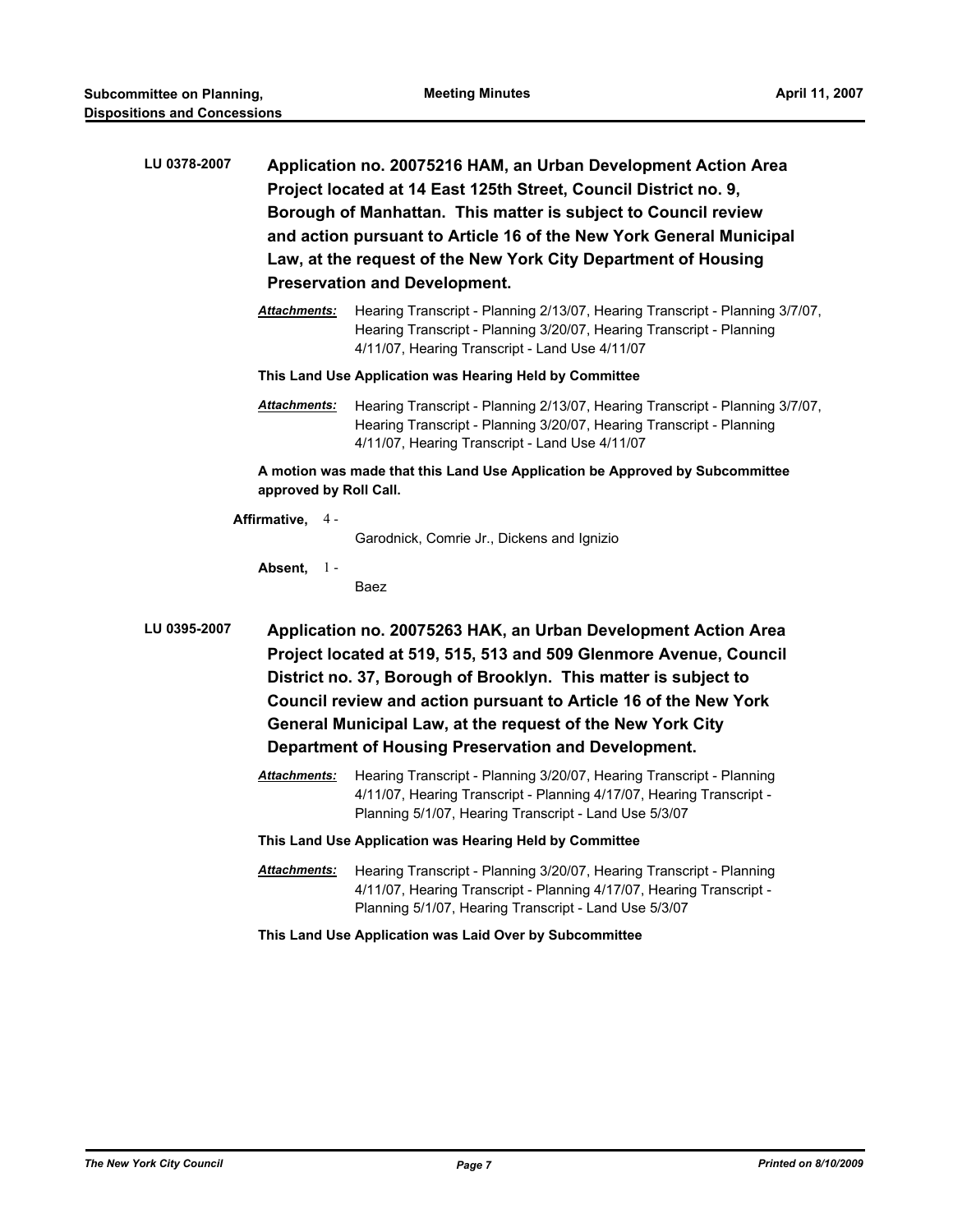| LU 0396-2007 | Application no. 20075264 HAK, an Urban Development Action Area      |
|--------------|---------------------------------------------------------------------|
|              | Project known as Ocean Hill Brownsville Cluster 6, located in       |
|              | Community Board 16, Council District no. 41, Borough of Brooklyn.   |
|              | This matter is subject to Council review and action pursuant to     |
|              | Article 16 of the New York General Municipal Law, at the request of |
|              | the New York City Department of Housing Preservation and            |
|              | Development, and pursuant to Section 696 of the General Municipal   |
|              | Law for an exemption from real property taxes.                      |
|              |                                                                     |

*Attachments:* Hearing Transcript - Planning 3/20/07, Hearing Transcript - Planning 4/11/07, Hearing Transcript - Planning 4/17/07, Hearing Transcript - Land Use 4/19/07

**This Land Use Application was Hearing Held by Committee**

*Attachments:* Hearing Transcript - Planning 3/20/07, Hearing Transcript - Planning 4/11/07, Hearing Transcript - Planning 4/17/07, Hearing Transcript - Land Use 4/19/07

**This Land Use Application was Laid Over by Subcommittee**

**LU 0397-2007 Application no. 20075265 HAK, an Urban Development Action Area Project known as Lincoln Avenue, located in Community Board 5, Council District no. 42, Borough of Brooklyn. This matter is subject to Council review and action pursuant to Article 16 of the New York General Municipal Law, at the request of the New York City Department of Housing Preservation and Development, and pursuant to Section 696 of the General Municipal Law for an exemption from real property taxes.**

- *Attachments:* Hearing Transcript Planning 3/20/07, Hearing Transcript Planning 4/11/07, Hearing Transcript - Planning 4/17/07, Hearing Transcript - Planning 5/1/07, Hearing Transcript - Planning 5/15/07, Hearing Testimony - Planning 5/15/07, Hearing Transcript - Land Use 5/17/07
- **This Land Use Application was Hearing Held by Committee**
- *Attachments:* Hearing Transcript Planning 3/20/07, Hearing Transcript Planning 4/11/07, Hearing Transcript - Planning 4/17/07, Hearing Transcript - Planning 5/1/07, Hearing Transcript - Planning 5/15/07, Hearing Testimony - Planning 5/15/07, Hearing Transcript - Land Use 5/17/07
- **This Land Use Application was Laid Over by Subcommittee**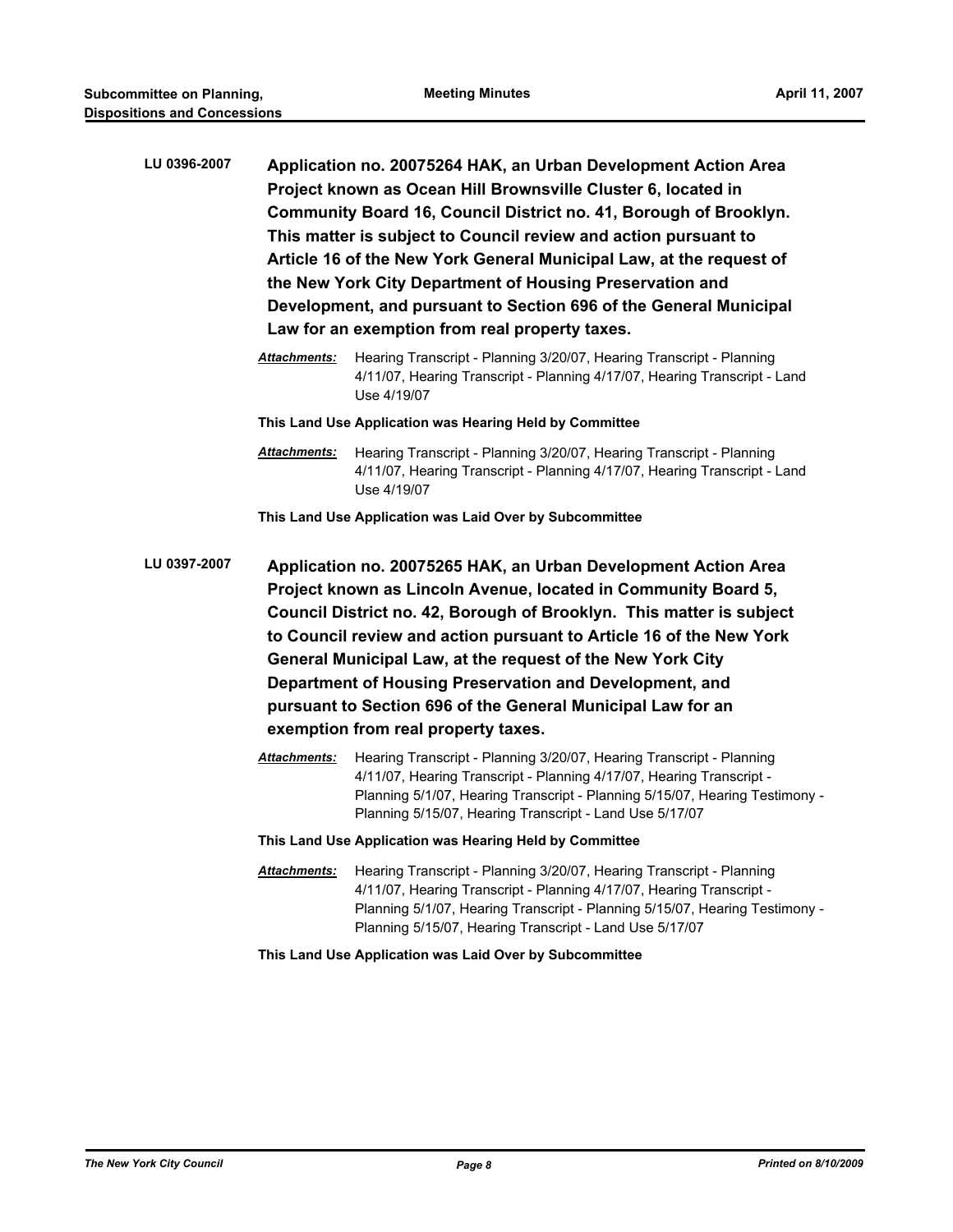- **LU 0404-2007 Application no. 20075312 HAK, an Urban Development Action Area Project known as Horsford Poteat ENY6A, located in Community Board 5, Council District no. 42, Borough of Brooklyn. This matter is subject to Council review and action pursuant to Article 16 of the New York General Municipal Law, at the request of the New York City Department of Housing Preservation and Development, and pursuant to Section 696 of the General Municipal Law for an exemption from real property taxes.**
	- *Attachments:* Hearing Transcript Planning 4/11/07, Hearing Transcript Planning 4/17/07, Hearing Transcript - Planning 5/1/07, Hearing Transcript - Planning 5/15/07, Hearing Transcript - Planning 6/7/07, Hearing Transcript - Land Use 6/7/07, Hearing Testimony 5/15/07

**This Land Use Application was Hearing Held by Committee**

*Attachments:* Hearing Transcript - Planning 4/11/07, Hearing Transcript - Planning 4/17/07, Hearing Transcript - Planning 5/1/07, Hearing Transcript - Planning 5/15/07, Hearing Transcript - Planning 6/7/07, Hearing Transcript - Land Use 6/7/07, Hearing Testimony 5/15/07

**This Land Use Application was Laid Over by Subcommittee**

**LU 0405-2007 Application no. 20075313 HAQ, an Urban Development Action Area Project known as Edgemere Phase B2, located in Community Board 14, Council District no. 31, Borough of Queens. This matter is subject to Council review and action pursuant to Article 16 of the New York General Municipal Law, at the request of the New York City Department of Housing Preservation and Development, and pursuant to Section 696 of the General Municipal Law for an exemption from real property taxes.**

- *Attachments:* Hearing Transcript Planning 4/11/07, Hearing Transcript Planning 4/17/07, Hearing Transcript - Planning 5/1/07, Hearing Transcript - Planning 5/15/07, Hearing Testimony 5/15/07, Hearing Transcript - Land Use 5/17/07
- **This Land Use Application was Hearing Held by Committee**
- *Attachments:* Hearing Transcript Planning 4/11/07, Hearing Transcript Planning 4/17/07, Hearing Transcript - Planning 5/1/07, Hearing Transcript - Planning 5/15/07, Hearing Testimony 5/15/07, Hearing Transcript - Land Use 5/17/07

#### **This Land Use Application was Laid Over by Subcommittee**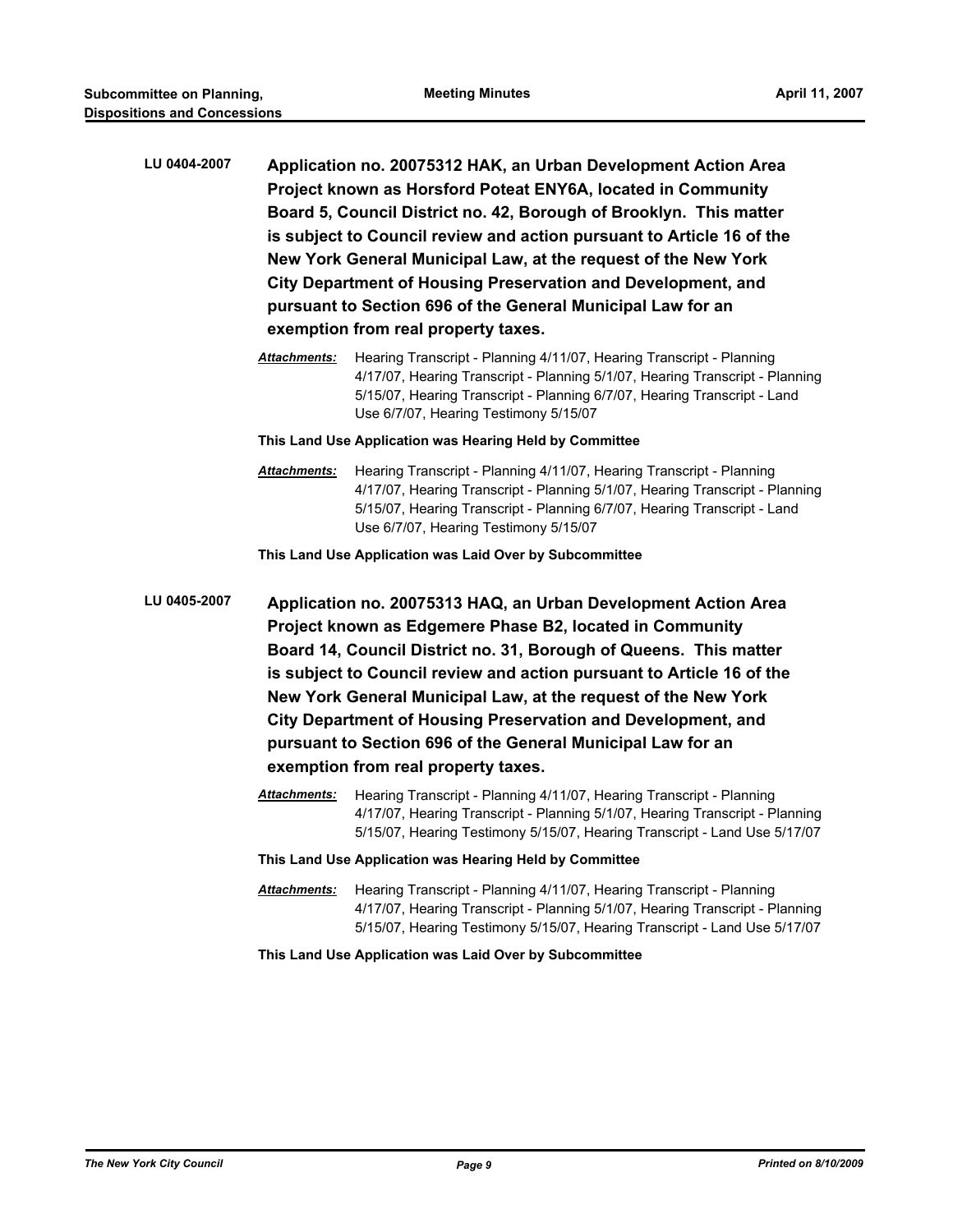| LU 0423-2007 | Application no. 20075333 HAX, an Urban Development Action Area<br>Project located at 1091 Prospect Avenue, Council District no. 17,<br>Borough of the Bronx. This matter is subject to Council review and<br>action pursuant to Article 16 of the New York General Municipal<br>Law, at the request of the New York City Department of Housing<br><b>Preservation and Development.</b>                                |                                                                                                                                                                                                                                                                                                                                                                                                                         |  |
|--------------|-----------------------------------------------------------------------------------------------------------------------------------------------------------------------------------------------------------------------------------------------------------------------------------------------------------------------------------------------------------------------------------------------------------------------|-------------------------------------------------------------------------------------------------------------------------------------------------------------------------------------------------------------------------------------------------------------------------------------------------------------------------------------------------------------------------------------------------------------------------|--|
|              |                                                                                                                                                                                                                                                                                                                                                                                                                       |                                                                                                                                                                                                                                                                                                                                                                                                                         |  |
|              | <b>Attachments:</b>                                                                                                                                                                                                                                                                                                                                                                                                   | Hearing Transcript - Planning 4/11/07, Hearing Transcript - Planning<br>4/17/07, Hearing Transcript - Planning 5/1/07, Hearing Transcript - Planning<br>5/15/07, Hearing Testimony 5/15/07, Hearing Transcript - Land Use 5/17/07                                                                                                                                                                                       |  |
|              | This Land Use Application was Hearing on P-C Item by Comm                                                                                                                                                                                                                                                                                                                                                             |                                                                                                                                                                                                                                                                                                                                                                                                                         |  |
|              | <b>Attachments:</b>                                                                                                                                                                                                                                                                                                                                                                                                   | Hearing Transcript - Planning 4/11/07, Hearing Transcript - Planning<br>4/17/07, Hearing Transcript - Planning 5/1/07, Hearing Transcript - Planning<br>5/15/07, Hearing Testimony 5/15/07, Hearing Transcript - Land Use 5/17/07                                                                                                                                                                                       |  |
|              | This Land Use Application was P-C Item Laid Over by Comm                                                                                                                                                                                                                                                                                                                                                              |                                                                                                                                                                                                                                                                                                                                                                                                                         |  |
| LU 0422-2007 | Application no. 20075332 HAX, an Urban Development Action Area<br>Project known as Stebbins-Prospect, L.P., located in Community<br>Board 3, Council District no. 16, Borough of the Bronx. This matter<br>is subject to Council review and action pursuant to Article 16 of the<br>New York General Municipal Law, at the request of the New York<br><b>City Department of Housing Preservation and Development.</b> |                                                                                                                                                                                                                                                                                                                                                                                                                         |  |
|              | <b>Attachments:</b>                                                                                                                                                                                                                                                                                                                                                                                                   | Hearing Transcript - Planning 4/11/07, Hearing Transcript - Planning<br>4/17/07, Hearing Transcript - Land Use 4/19/07                                                                                                                                                                                                                                                                                                  |  |
|              | This Land Use Application was Hearing on P-C Item by Comm                                                                                                                                                                                                                                                                                                                                                             |                                                                                                                                                                                                                                                                                                                                                                                                                         |  |
|              | <b>Attachments:</b>                                                                                                                                                                                                                                                                                                                                                                                                   | Hearing Transcript - Planning 4/11/07, Hearing Transcript - Planning<br>4/17/07, Hearing Transcript - Land Use 4/19/07                                                                                                                                                                                                                                                                                                  |  |
|              | This Land Use Application was P-C Item Laid Over by Comm                                                                                                                                                                                                                                                                                                                                                              |                                                                                                                                                                                                                                                                                                                                                                                                                         |  |
| LU 0424-2007 | Application no. 20075334 HAX, an Urban Development Action Area<br>Project located at 366 East 154th Street, Council District no. 17,<br>Borough of the Bronx. This matter is subject to Council review and<br>action pursuant to Article 16 of the New York General Municipal<br>Law, at the request of the New York City Department of Housing<br><b>Preservation and Development.</b>                               |                                                                                                                                                                                                                                                                                                                                                                                                                         |  |
|              | <b>Attachments:</b>                                                                                                                                                                                                                                                                                                                                                                                                   | Hearing Transcript - Planning 4/11/07, Hearing Transcript - Planning                                                                                                                                                                                                                                                                                                                                                    |  |
|              |                                                                                                                                                                                                                                                                                                                                                                                                                       | 4/17/07, Hearing Transcript - Planning 5/1/07, Hearing Transcript - Planning<br>5/15/07, Hearing Testimony 5/15/07, Hearing Transcript - Planning 6/7/07,<br>Hearing Transcript - Planning 6/19/07, Hearing Transcript - Land Use &<br>Planning 6/25/07, Hearing Transcript - Planning 7/23/07, Hearing Testimony<br>- Planning 7/23/07, Hearing Transcript - Land Use 7/24/07, Hearing<br>Testimony - Land Use 7/24/07 |  |

#### **This Land Use Application was Hearing on P-C Item by Comm**